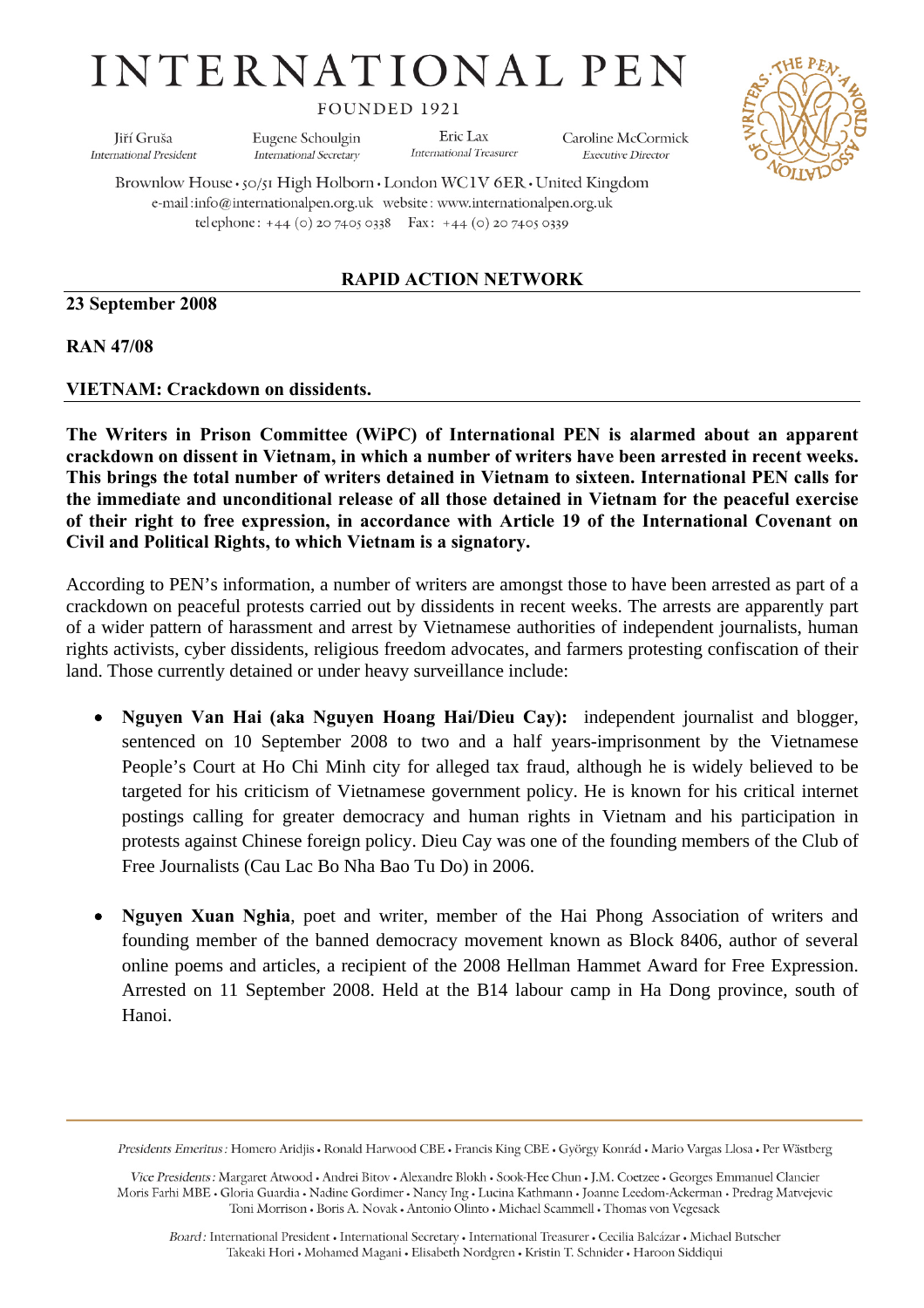- **Le Thi Kim Thu** (f), online reporter and photographer, arrested on 14 August 2008, detained at Hoa Lo detention camp outside Hanoi; known for her reports for various overseas Vietnamese media outlets.
- **Pham Van Troi**, dissident writer and activist, known for his contributions to the underground dissident review *Tu Do Dan Chu* (*Freedom and Democracy*). Arrested on 10 September 2008 and detained at the B14 labour camp, in Ha Dong province, south of Hanoi.
- **Nguyen Van Tuc,** farmer, poet and human rights defender, known for his numerous writings on social injustice and satirical poems published on overseas websites. Arrested on 10 September 2008 and detained at the B14 labour camp, in Ha Dong province, south of Hanoi.
- **Ngô Quỳnh**, student and dissident writer, author of online dissenting articles, including 'Viet Nam needs to compile a new History-book' and 'Journey to Lang Son's Dairy', published on overseas websites. Arrested on 10 September 2008 and detained at the B14 labour camp, in Ha Dong province, south of Hanoi.
- **Tran Duc Thach,** poet. Reportedly arrested on 10 September 2008, released the same day but remains under heavy surveillance.
- **Pham Thanh Nghien** (f): Internet writer and independent journalist. Arrested on 11 September 2008, released later that day but remained under residential surveillance until her re-arrest on 17 September 2008. Thought to be held under Article 88 of the Criminal Code on charges of 'propaganda against the state'.

## **For further information go to:**

Human Rights Watch article, 'Vietnam: New Round of Arrests Target Democracy Activists' <http://hrw.org/english/docs/2008/09/11/vietna19796.htm>

IFEX alerts and reports on freedom of expression in Vietnam: <http://www.ifex.org/en/content/view/full/164/>

For the BBC's country profile: [http://news.bbc.co.uk/1/hi/world/asia-pacific/country\\_profiles/1243338.stm](http://news.bbc.co.uk/1/hi/world/asia-pacific/country_profiles/1243338.stm)

## **Please send appeals:**

- Expressing alarm at the recent crackdown on dissident in Vietnam, in which a number of writers have been detained;
- calling for the immediate and unconditional release of all those detained for the peaceful exercise of their right to free expression, in accordance with Article 19 of the International Covenant on Civil and Political Rights, to which Vietnam is a signatory.